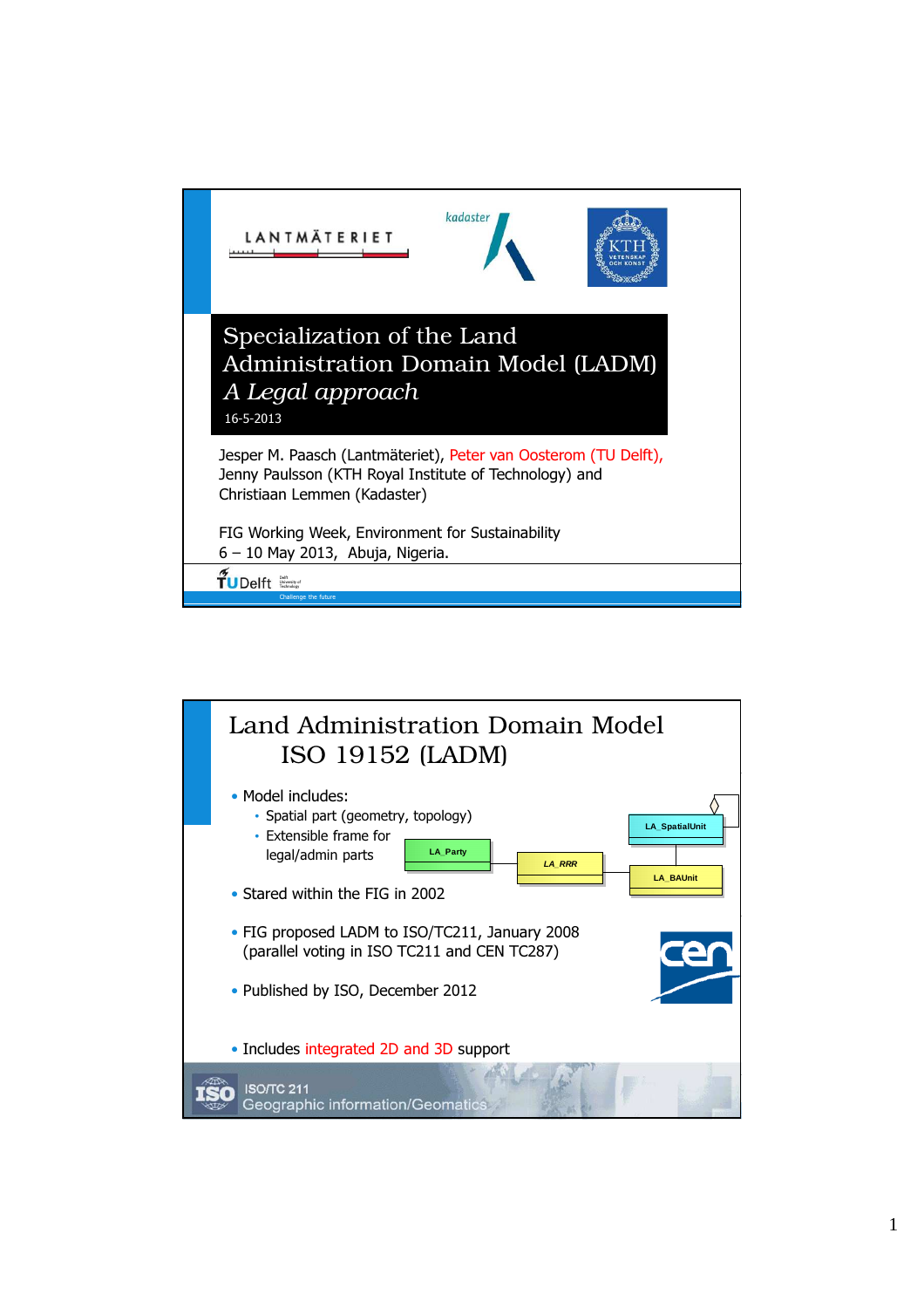

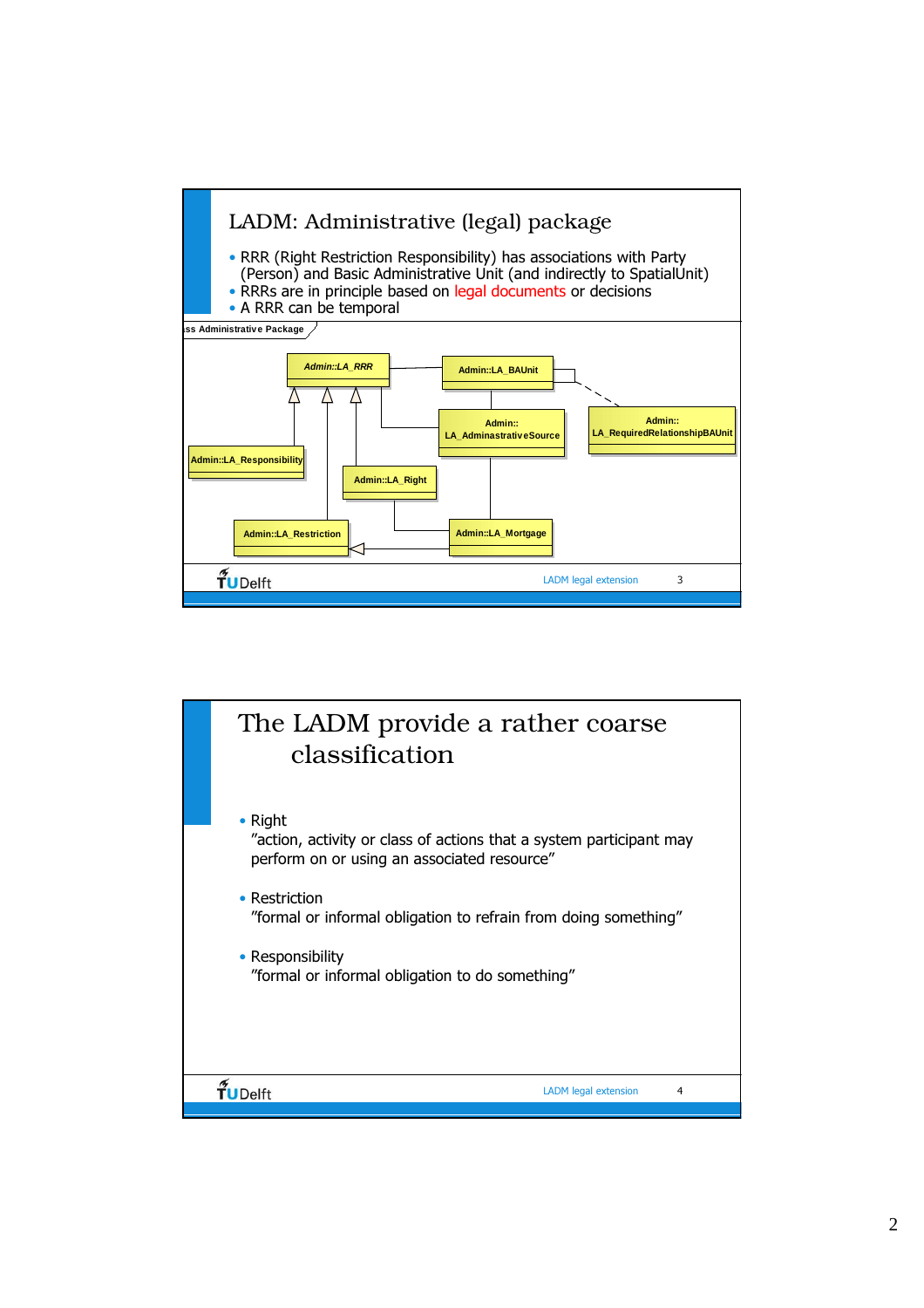

|  | Possibility of reverter    |                                         |                        | Some rights and restrictions<br>(from Sweden, Ireland, Germany, the Netherlands and Portugal)<br>Easement | B.P. right               |                                     |                      |  |
|--|----------------------------|-----------------------------------------|------------------------|-----------------------------------------------------------------------------------------------------------|--------------------------|-------------------------------------|----------------------|--|
|  |                            | Beschränkte persönliche Dienstbarkeiten |                        |                                                                                                           |                          | Freehold covenant                   |                      |  |
|  | Grunddienstbarkeit         |                                         |                        | <i><b>Ownership</b></i>                                                                                   | Erbbaurecht              |                                     |                      |  |
|  |                            |                                         |                        |                                                                                                           | Gemensamhetsanläggningar |                                     |                      |  |
|  | Wayleave                   | Servidão de Estilicio                   |                        |                                                                                                           |                          | Profít á pendre                     |                      |  |
|  |                            |                                         | Niessbrauch            |                                                                                                           |                          | Erfdienstbaarheid<br>Building lease |                      |  |
|  | Servitut                   |                                         | Bearbetningskonsession |                                                                                                           |                          |                                     |                      |  |
|  | Right of entry or re-entry |                                         |                        |                                                                                                           | Rentenschuld             |                                     |                      |  |
|  |                            |                                         |                        | Vruchtgebruik                                                                                             | Leasehold                |                                     | Detaljplan           |  |
|  | Emphyteusis                | Mortgage                                |                        | Opstal                                                                                                    |                          |                                     | Grundschuld          |  |
|  | Reallast                   | Usufruct                                |                        | Erfpacht                                                                                                  | Lien                     |                                     | Right of pre-emption |  |
|  | Delft                      |                                         |                        |                                                                                                           |                          | <b>LADM</b> legal extension         | 6                    |  |
|  |                            |                                         |                        |                                                                                                           |                          |                                     |                      |  |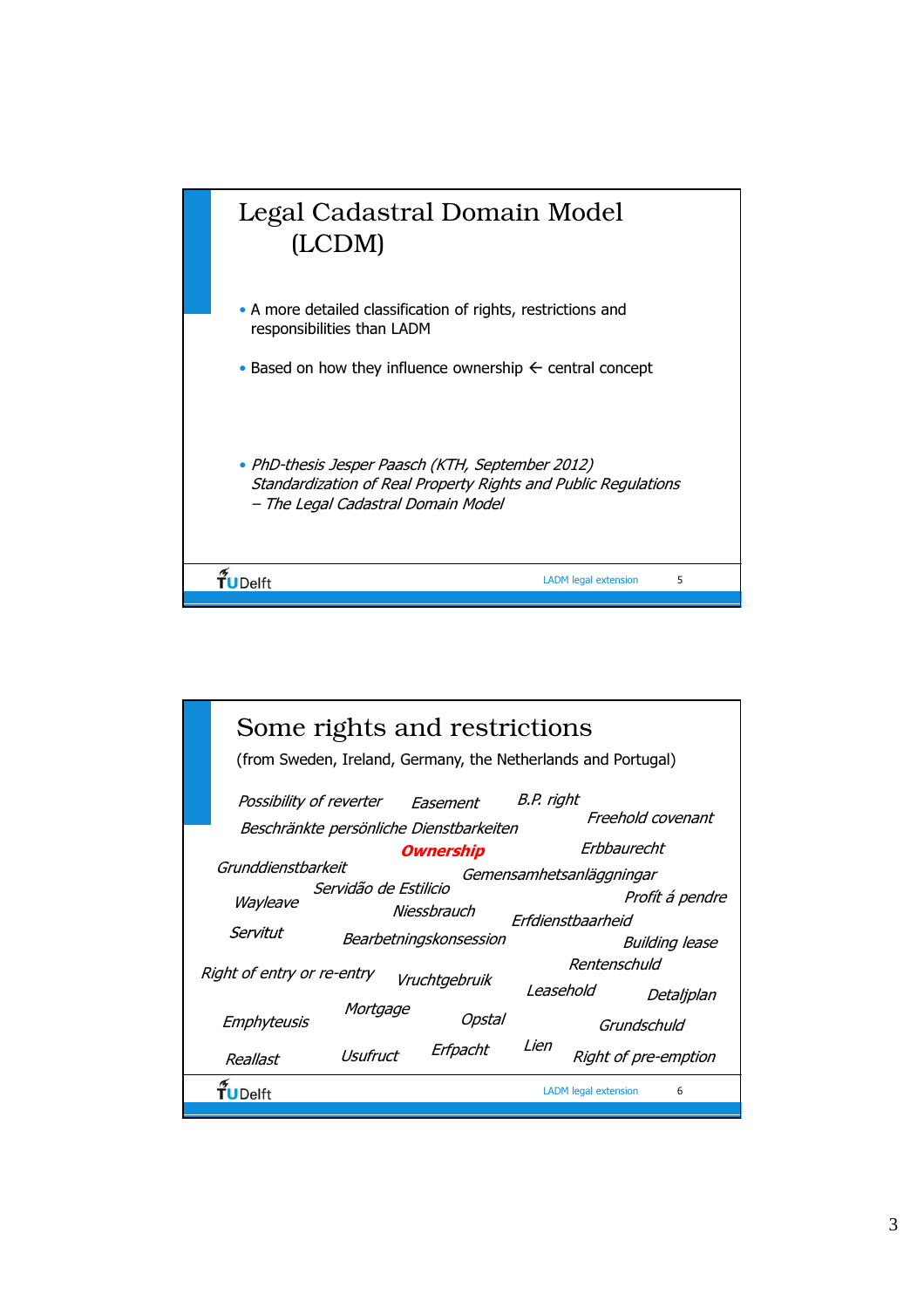

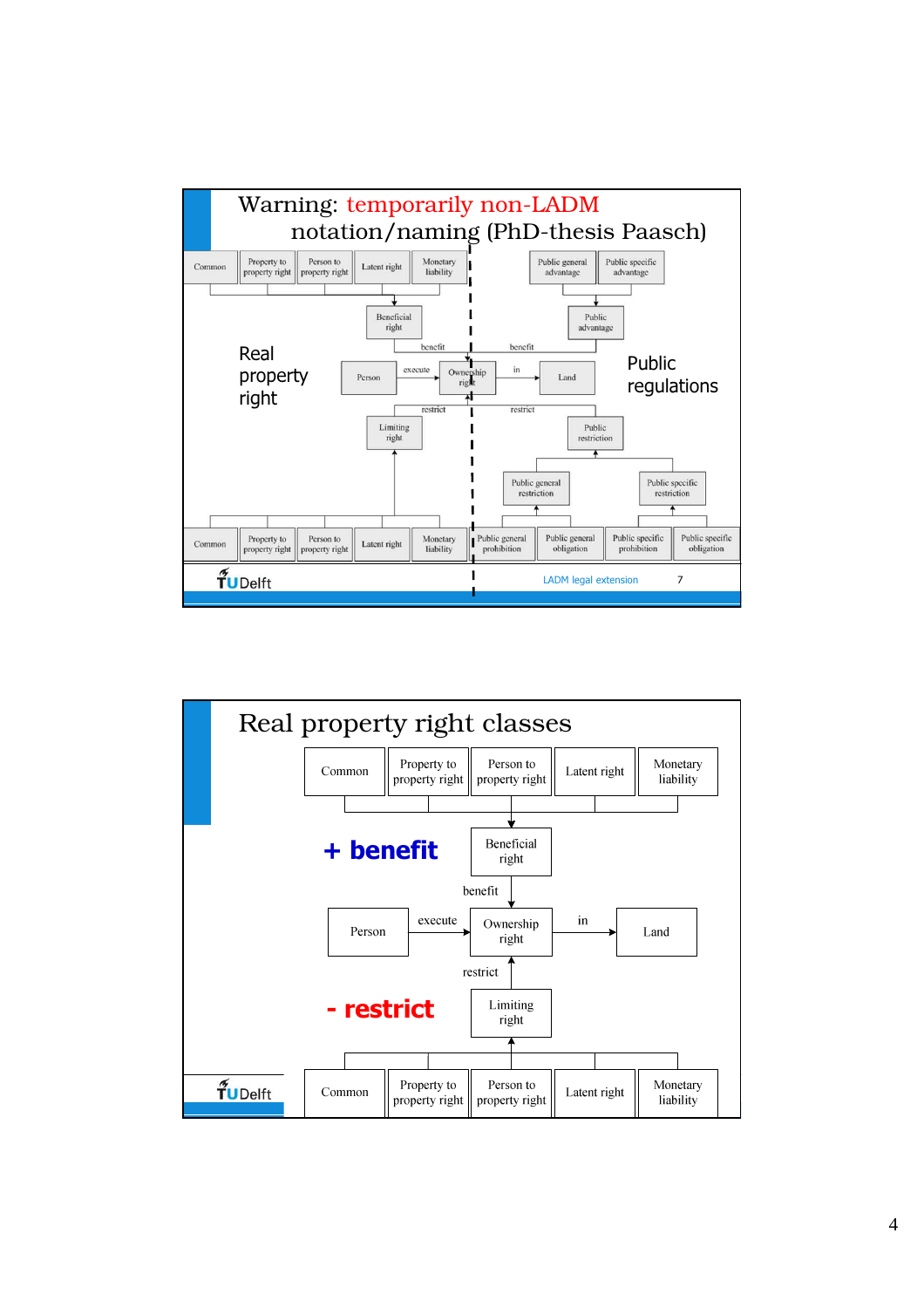

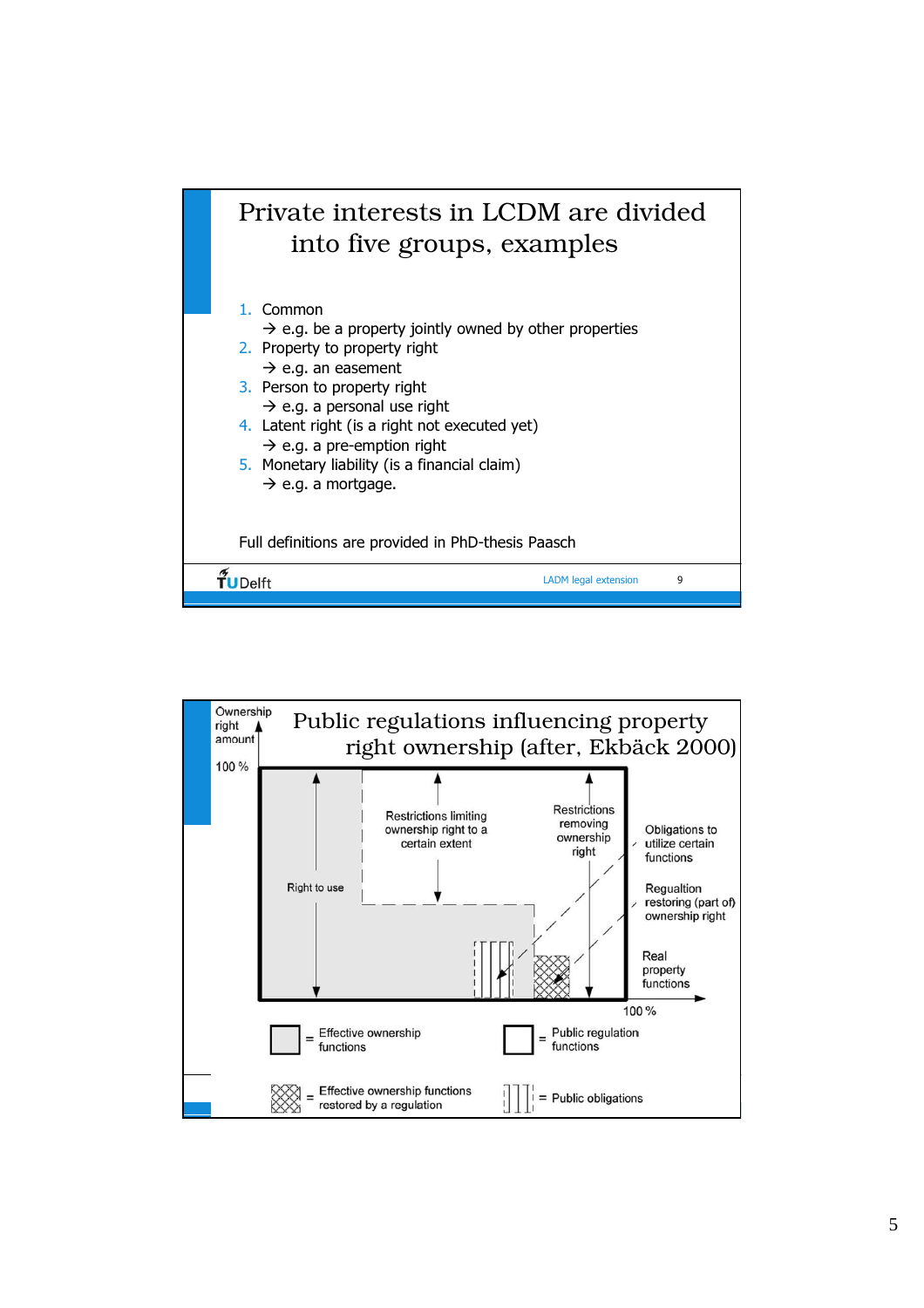

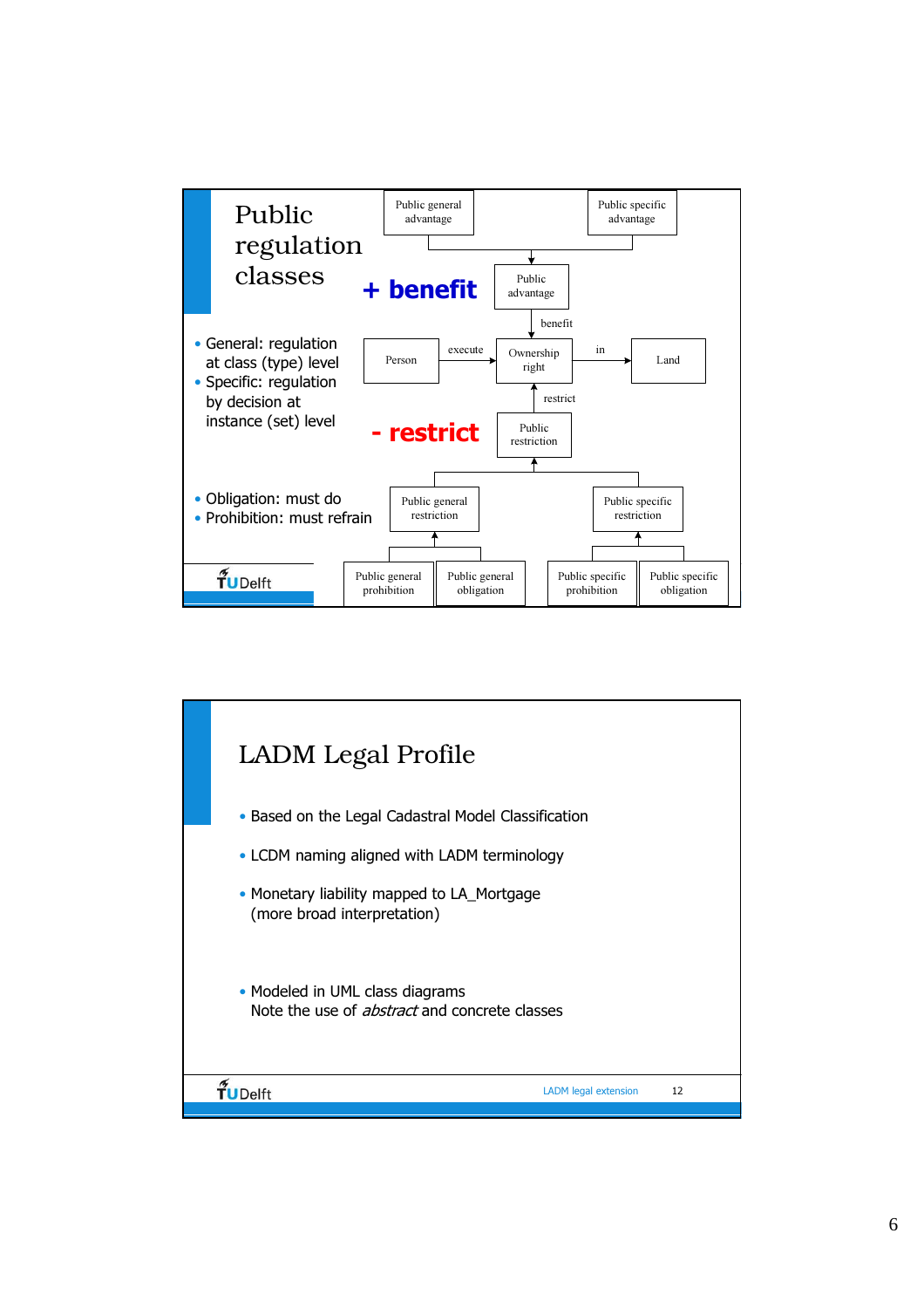

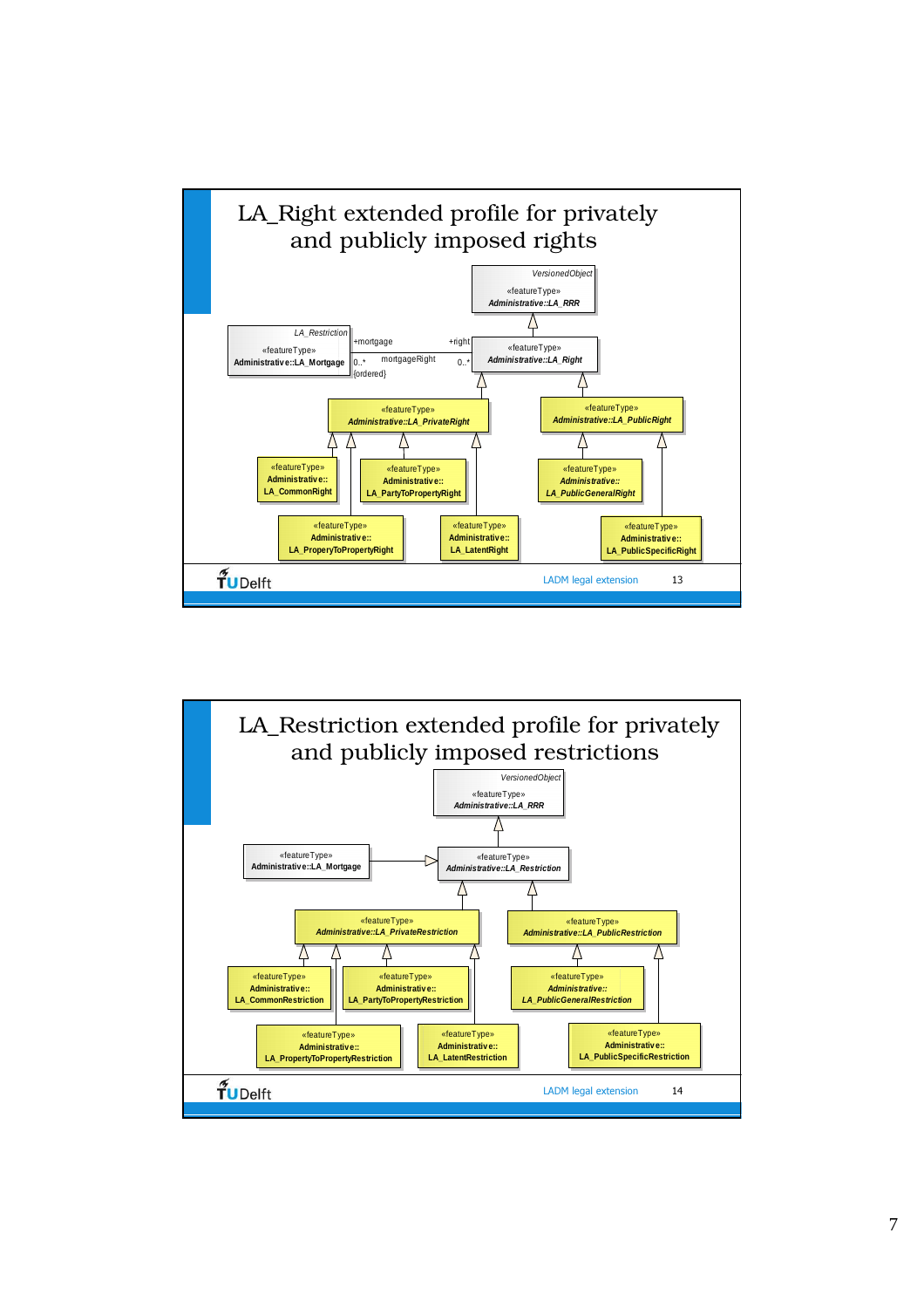

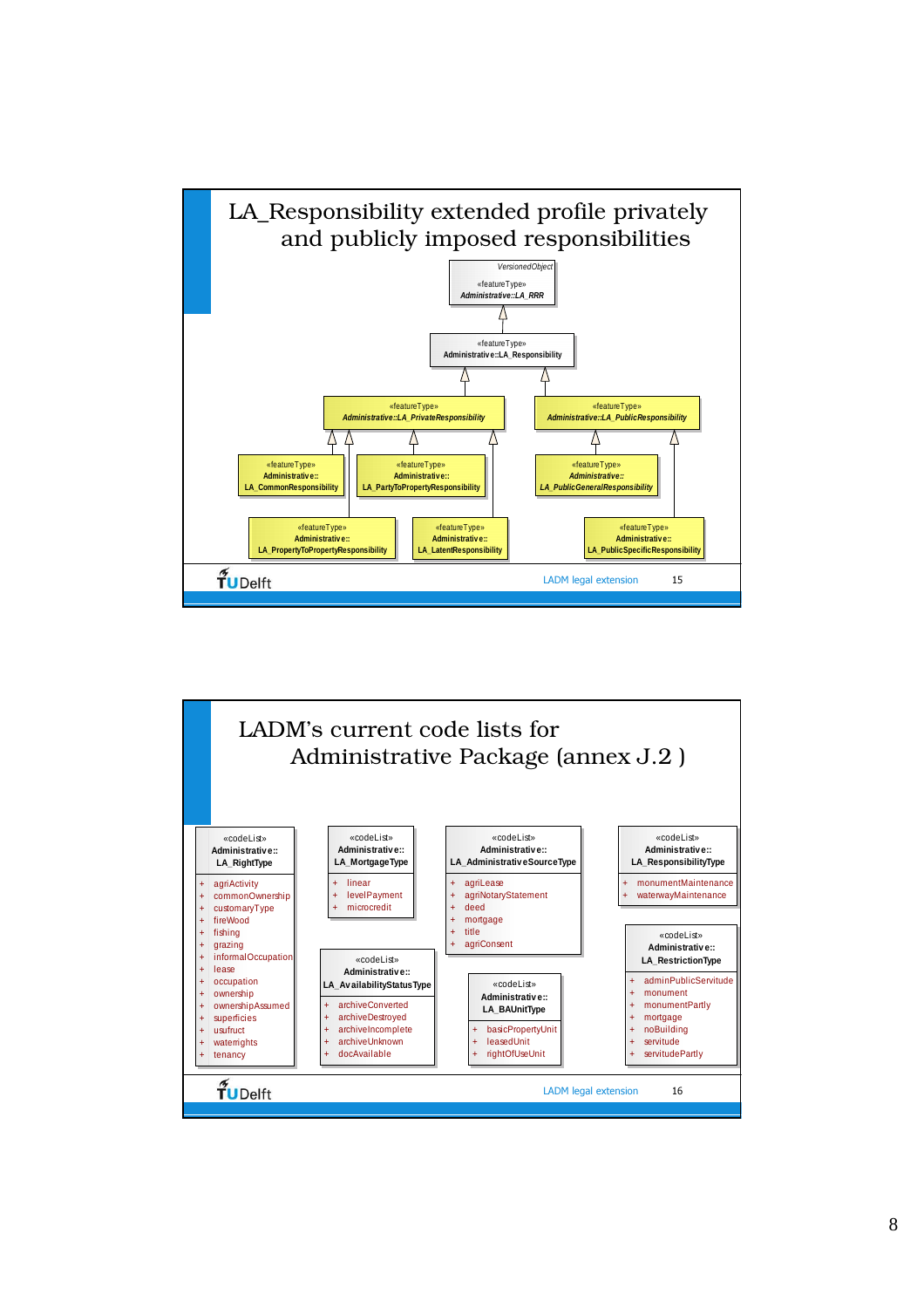

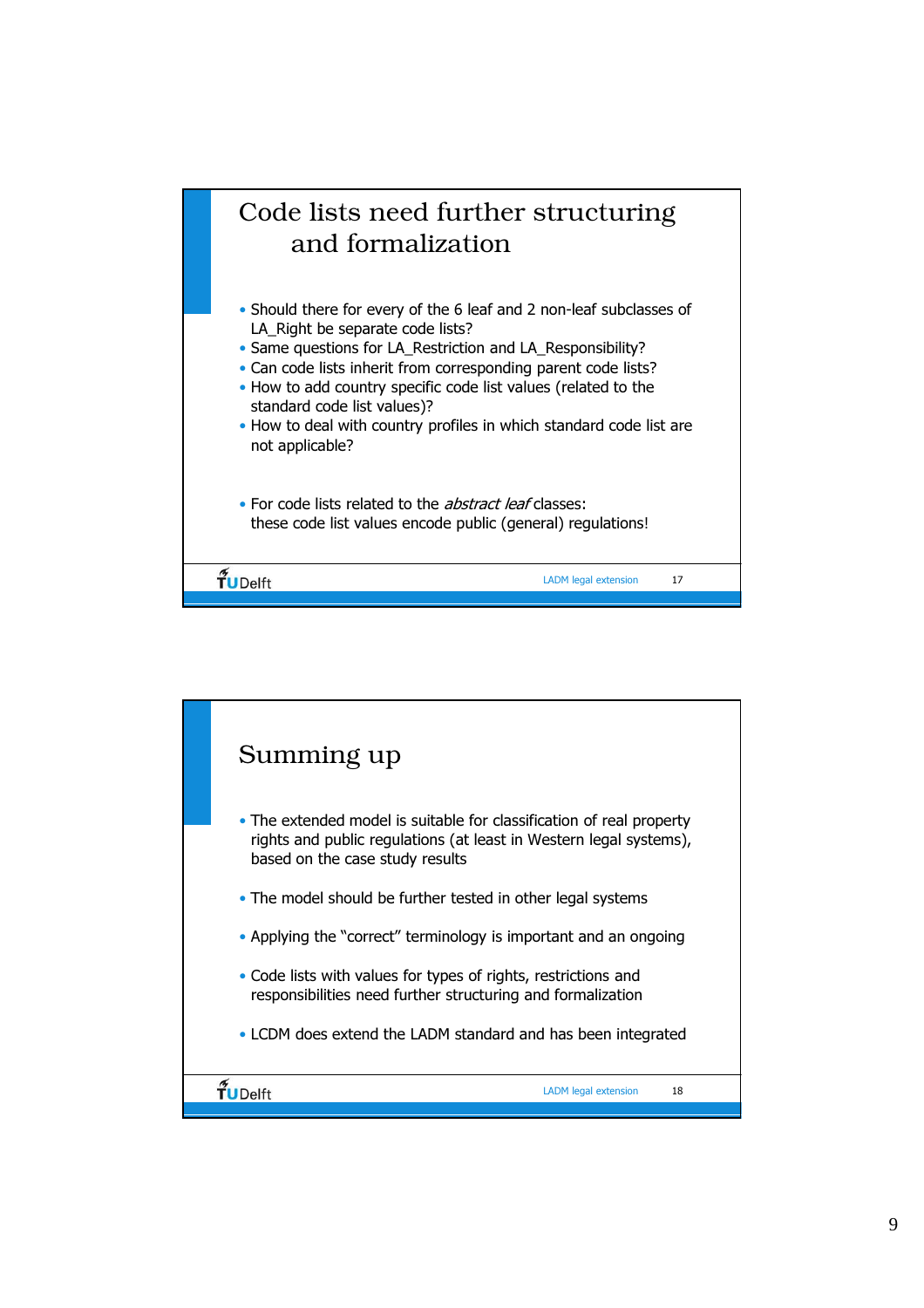

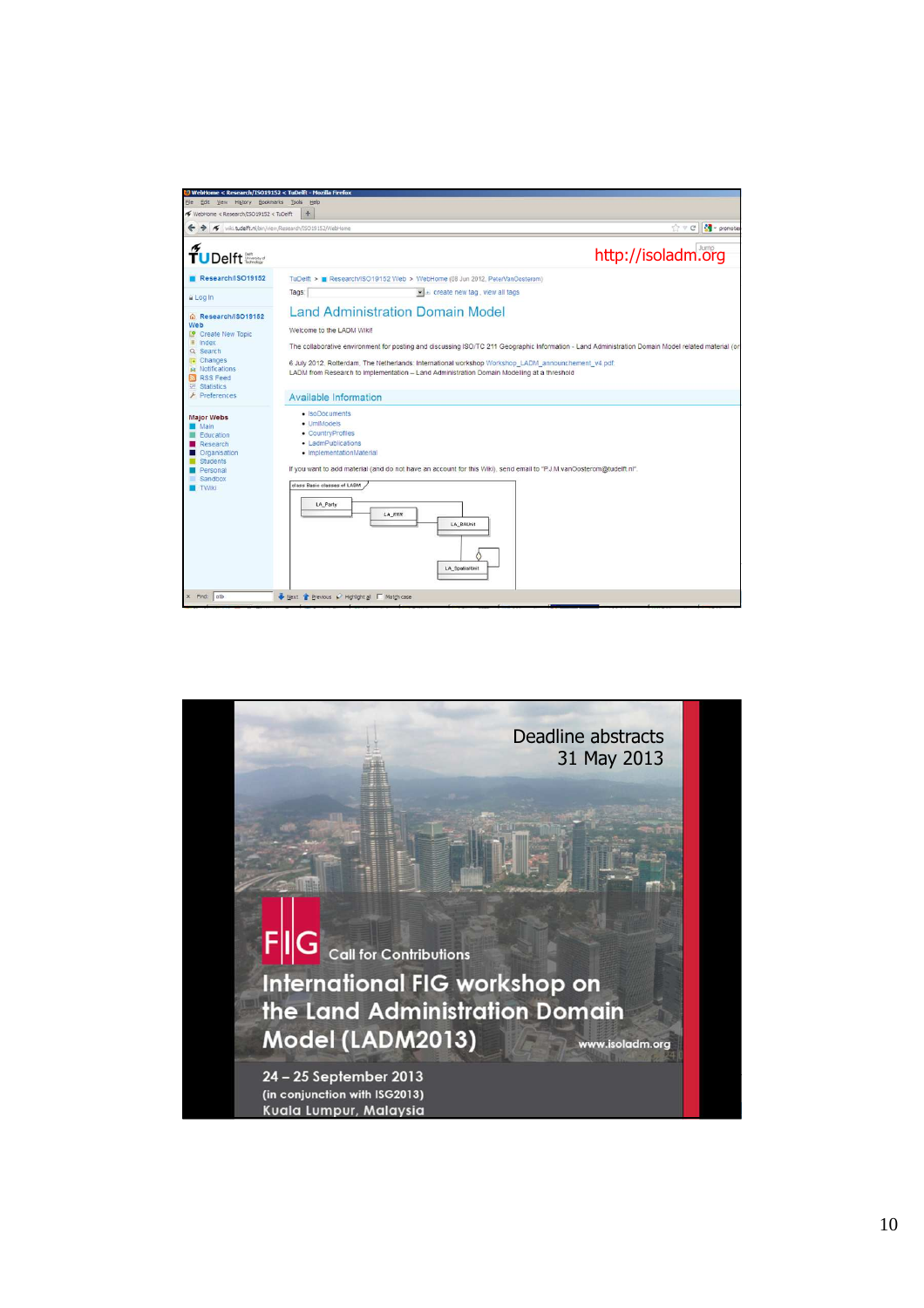

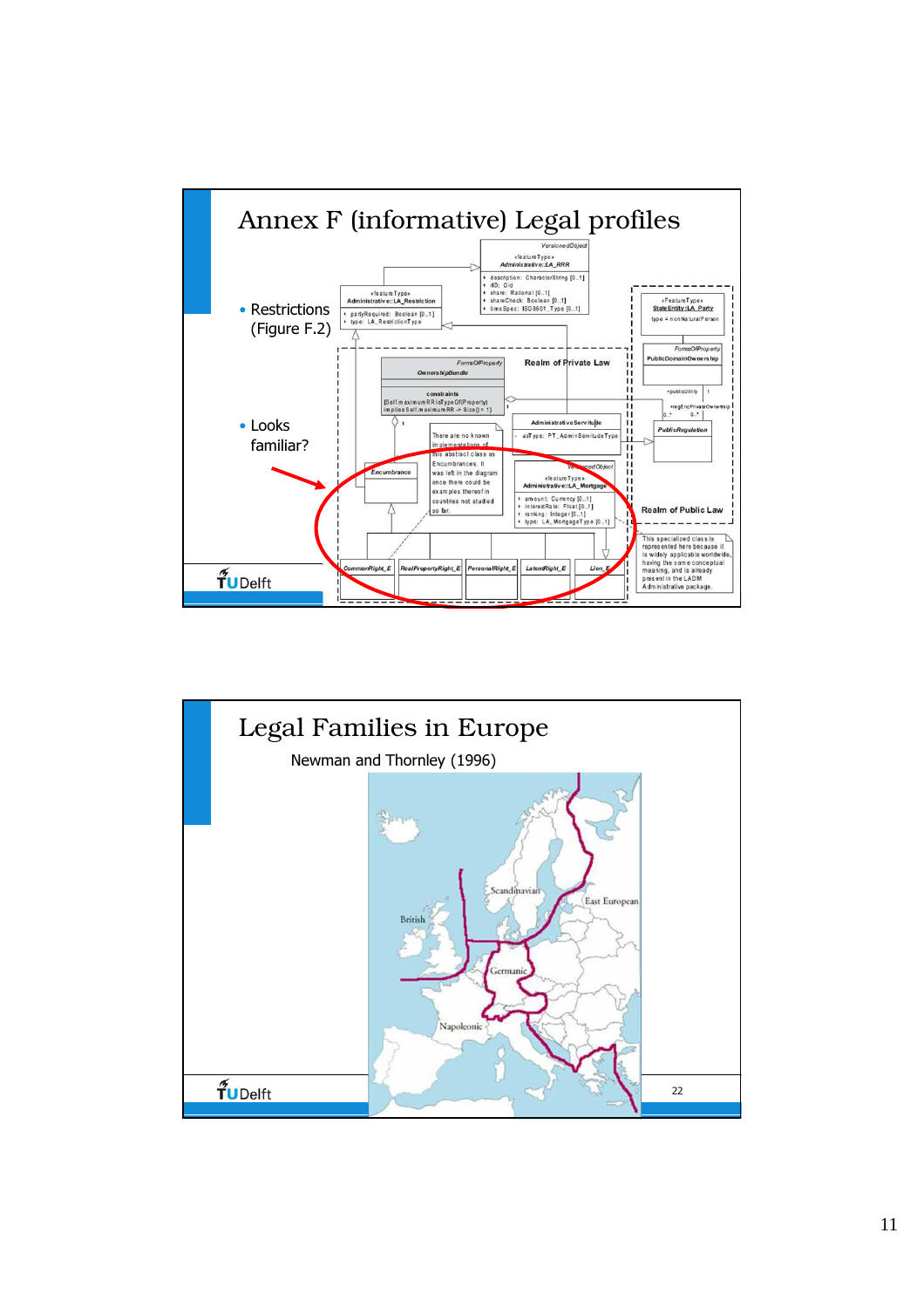

|                                              | LADM Voting Results by<br>ISO/TC 211 Members |               |                     |                 |                     |  |  |  |
|----------------------------------------------|----------------------------------------------|---------------|---------------------|-----------------|---------------------|--|--|--|
|                                              | Voting                                       | New Work      | Committee           | Draft           | <b>Final Draft</b>  |  |  |  |
|                                              | ISO 19152                                    | <b>Item</b>   | Draft               | International   | International       |  |  |  |
|                                              |                                              | Proposal      |                     | Standard        | Standard            |  |  |  |
|                                              |                                              | 2 May<br>2008 | 12 October<br>2009  | 27 June<br>2011 | 30 November<br>2012 |  |  |  |
|                                              | Approve:                                     | 15            | 22                  | 26              | 30                  |  |  |  |
|                                              | Disapprove:                                  | 6             | 3<br>$\overline{2}$ |                 | 0                   |  |  |  |
|                                              | Abstain:                                     | 4             | $\overline{4}$      | 4               | 3                   |  |  |  |
|                                              | 7<br>Not Voted:                              |               | 3                   | 0               | 0                   |  |  |  |
|                                              |                                              |               |                     |                 |                     |  |  |  |
| TuDelft<br><b>LADM</b> legal extension<br>24 |                                              |               |                     |                 |                     |  |  |  |
|                                              |                                              |               |                     |                 |                     |  |  |  |